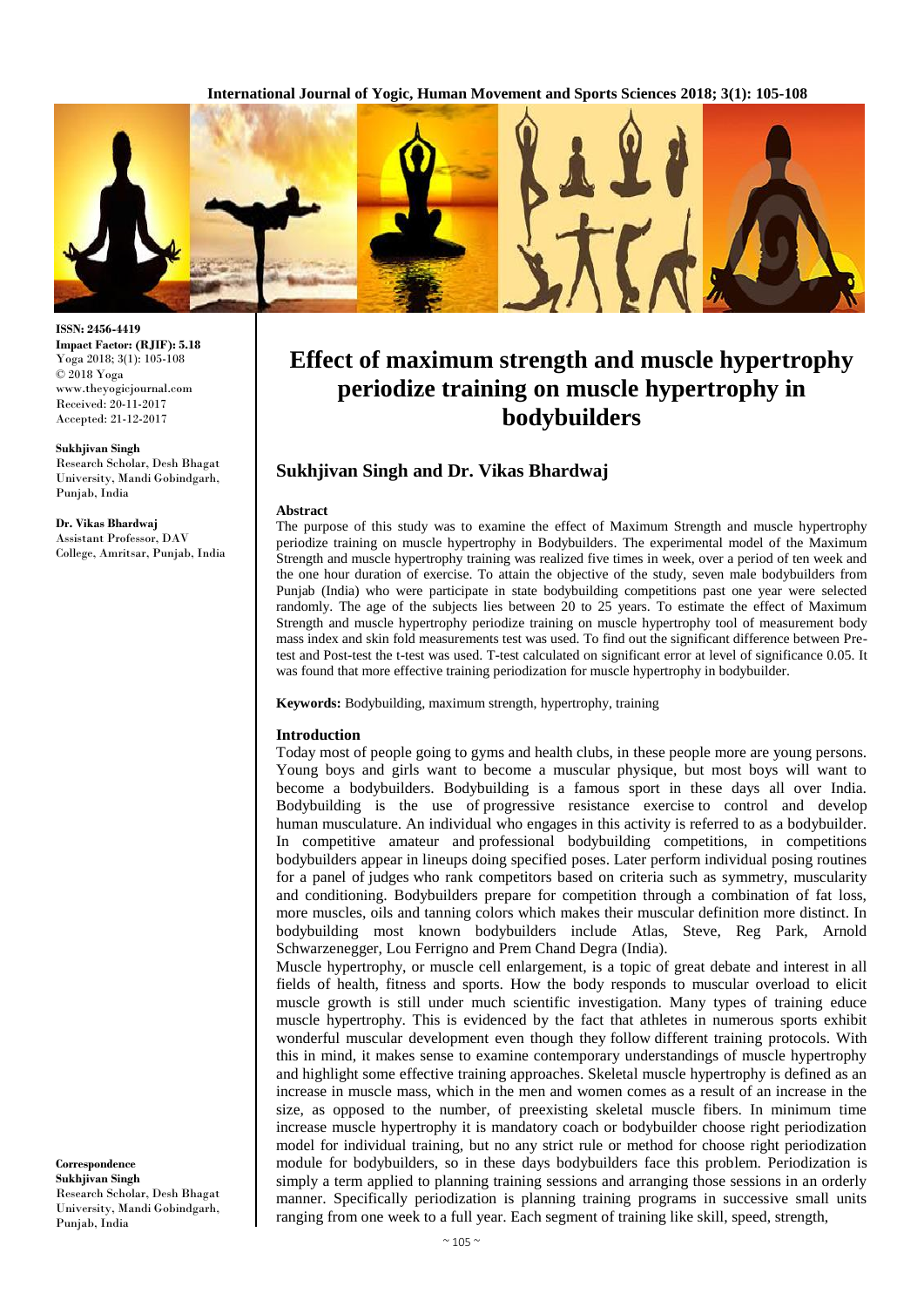stamina, endurance, flexibility and fitness etc can be programmed into a periodized training module; training program is usually planned with two specific periods the preparation period and the competition period. These two periods are further subdivided into the general preparation phase, followed by the specific preparation phase, then the pre-competitive phase followed by the competitive phase. Complete training program can span from three months to twelve months. The twelve months program is called the yearly training plan. The training plan is usually developed from the first week of training of the new season until the last competition of the season with the start and end point established within the year, the total time is then divided into micro cycles. The micro cycles are grouped in meso cycles and the meso cycles grouped in macro cycles. These are then assembled into phases to complete the training plan.

Bodybuilder most use strength training for muscle hypertrophy, strength is the ability to overcome resistance or to act against resistance. Strength types are maximum strength, explosive strength and strength endurance. Strength endurance is the ability to overcome or to act against maximal resistance. Explosive strength is a combination of strength and speed ability mean ability to overcome resistance with high speed. Strength endurance is ability to overcome resistance or to act against resistance under conditions of fatigue. Bodybuilders use different type of training add in their training plan for example first two week strength endurance and after that four week muscle hypertrophy, some bodybuilder use first explosive strength and some are use maximum strength. So the research problem is right combination periodization module for bodybuilders for fast muscle hypertrophy. While at the gym, you will see a variety of people doing a variety of strength and endurance exercises. When teaching a strength class, always incorporate some exercises that will build muscle strength and some that involve muscle endurance to round out the participants training. People do this because as they said above, out in the real world, you never know whether you'll need strength or endurance to complete everyday tasks. And, ignore the myth that using heavy weight will bulk you up. Men genetically can develop more muscle mass through heavy lifting. However, women, for the most part, do not have the type of testosterone to create that huge muscle bound look. Remember, more muscle is a good thing. The more muscle you have, the more calories your body will burn throughout the day and the more capable you are to perform any activity that comes your way.

"Maximum Strength is the specific from of strength displayed in activities which require a relatively maximum force of muscle tension with minimal decrease in efficiency". Sports that involve Maximum strength are numerous in nature from the boxer to the shot putter to the wrestler on the mat. Even these examples are differentiated by the abilities expressed, dynamic or static, general or local Maximum strength. All forms of competition, however, necessitate maximal output over the duration of the event. It is not always the strongest athlete who wins in all cases, rather the one that can sustain the most power over the full term of the activity. Therefore, development of all the various types of muscle fibers benefits the athlete. Predominantly the fast twitch muscle fibers create maximum power output in the explosive sports such as sprinting and weightlifting. Slow twitch fibers are the prime fiber cells used in long distance aerobic events. Combining, and training, these two types of fibers at all speeds and angles produces strength endurance. There are muscle fibers that are not what you would call exclusively fast twitch or exclusively

slow twitch. They are a combination of the two not fully fast twitch or fully slow twitch. But, strengthening these muscle fibers will enable a greater expression of strength endurance to occur. Another aspect to this particular strength continuum is dynamic and static strength endurance which can be improved by following proper training schedules. The athletic movements and the muscular tension displayed during these movements differentiate between these two forms of strength endurance. Endurance is thus a matter of dividing muscle tension into large or moderate magnitudes and the length of time for each. "Dynamic strength-endurance is typically associated with cyclic exercises in which considerable tension is repeated without interruption during each cycle of movement. It is also apparent in acyclic events requiring maximum power repetitions with short rest periods between such as jumping or throwing activities. Static strengthendurance implies isometric tension of varying magnitude and duration or in holding a certain posture. "Static strength endurance is associated with relatively long or short term sustained muscular tension, its duration in each case being determined by its magnitude. These can be further broken down into General strength endurance and Local strength endurance. Both of which depend upon how many muscle groups are involved in the activity. For example general strength endurance is built around the utilization of large muscle groups to power the activity such as the case with rowing, where for example the quads, gastrocnemius, biceps, triceps, deltoids and the Latissimusdorsi muscles predominate the scene. In local strength endurance, a particular muscle group is targeted for improvement based upon its use during the sport. An example would be the upper body muscles of the chest and upper back, deltoids, and the triceps for a bench press using body weight for repetitions contest.

# **Statement of the Problem**

To find out a solution for fast and effective module for muscle hypertrophy state the research problem is Effect of Maximum Strength and Muscle Hypertrophy Training Periodize on Muscle Hypertrophy in Bodybuilders

# **Literature Review**

Matveyev (1950) linear periodization is the traditional and earliest form of periodization. This was originally proposed and involves a steady progression from high-volume, lowrelative load training at the start of the program through to low-volume, high-relative load training at the end. A variant of linear periodization is reverse linear periodization in which the opposite sequence is followed. It is worth noting that volume and relative load are the most commonly manipulated training variables but essentially there is no reason why other variables cannot also be periodized, such as frequency, rangof-motion and proximity to failure, rest period and exercise selection. For example, escalating density training is essentially a form of linear periodization in which a training variable is altered progressively over time.

Bell *et al*., (1990) the purpose of this study was to investigate the effect of concurrent strength and endurance training on strength, endurance, endocrine status and muscle fiber properties. A total of forty five male and female subjects were randomly assigned to one of four groups strength training only, endurance training only, concurrent strength and endurance training, or a control group. Group S and E training three days a week and the SE group trained six days a week for twelve weeks. Tests were made before and after six and twelve weeks of training. A significant increase in capillary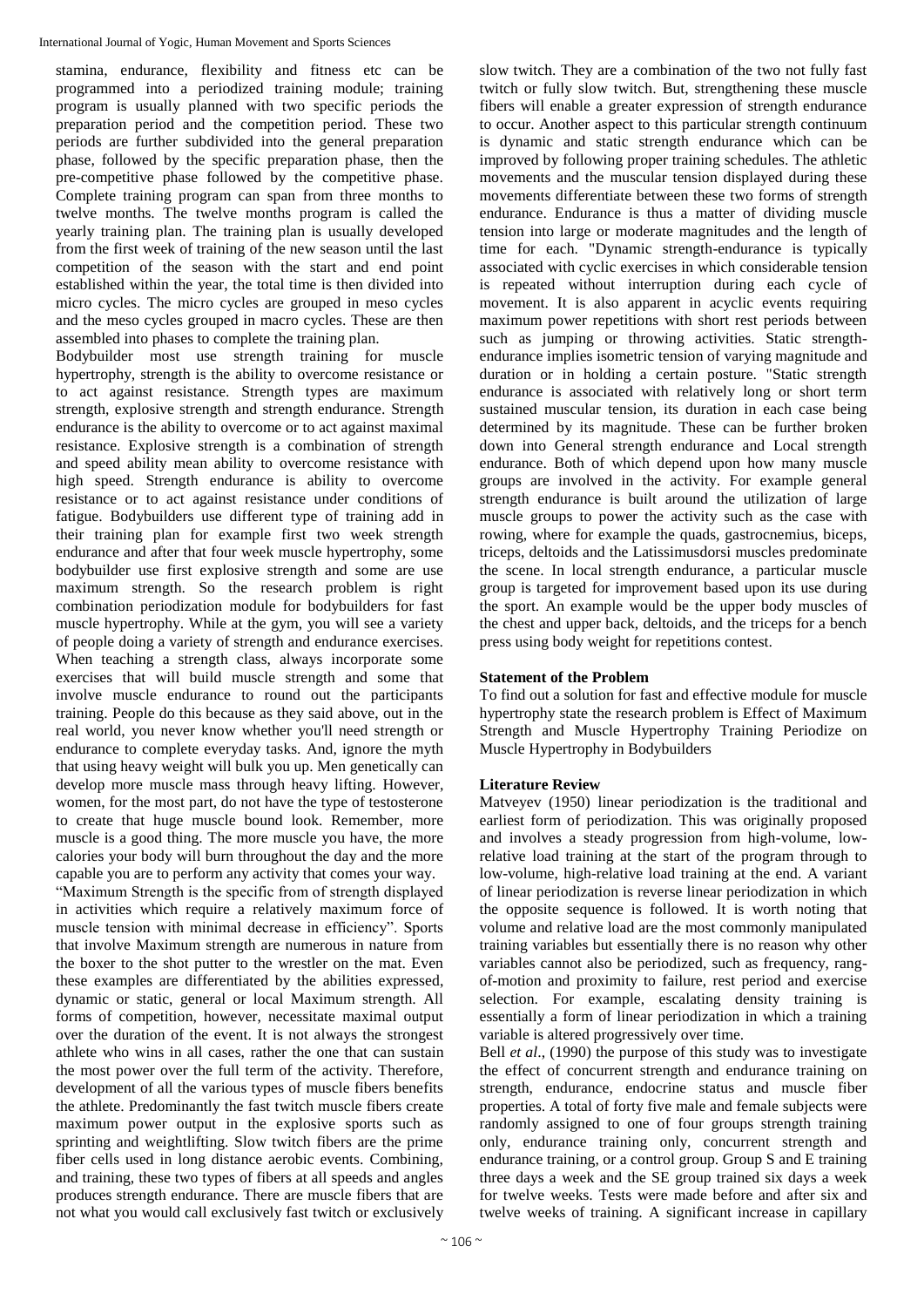International Journal of Yogic, Human Movement and Sports Sciences

per fiber ratio was noted after twelve weeks of training in group Strength Endurance. No changes were observed in testosterone, human growth hormone or sex hormone binding globulin concentrations for any group but there was a greater urinary cortical concentration in the women of group Strength Endurance and decrease in the men of group endurance after twelve weeks of training. These finding would support the contention that combined strength and endurance training can suppress some of the adaptations to strength training and augment some aspects of ca-pillarization in skeletal muscle.

Brechueet *et al*., (2002) found that both fat-free mass and muscular CSA at individual sites were very good predictors of power lifting ability. Hypertrophy is also important for elderly people, as low levels of muscle mass are strongly correlated with a loss of functional independence and mobility and an increased risk of disability and functional impairment.

Schoenfeld *et al.*, (2010) Regimented resistance training has been shown to promote marked increases in skeletal muscle mass. Although muscle hypertrophy can be attained through a wide range of resistance training programs, the principle of specificity, which states that adaptations are specific to the nature of the applied stimulus, dictates that some programs will promote greater hypertrophy than others. Research is lacking, however, as to the best combination of variables required to maximize hypertrophic gains. The purpose of this study was to investigate muscular adaptations to a volumeequated bodybuilding-type training program vs. a power lifting-type routine in well training subjects. Seventeen young men were randomly assigned to either a hypertrophy-type resistance training group that performed 3sets of 10 deletions maximum (RM) with 90seconds rest or a strength-type resistance training (ST) group that performed 7 sets of 3 RM with a 3 minute rest interval. After 8 weeks, no significant differences were noted in muscle thickness of the biceps brachii. Significant strength differences were found in favor of ST for the 1RM bench press and a trend was found for greater increases in the 1RM squat.

Schoenfeld (2013) It is generally assumed that the hypertrophic response to the magnitude of the mechanical loading (as expressed by relative load) is non-linear in so far as there appears to be a definite threshold below which no hypertrophy can occur and a threshold above which little or no further hypertrophy occur in response to increasing relative load. The existence of a threshold of relative load below which no meaningful stimulus for hypertrophy will occur has been assumed largely upon the empirical observation that people generally do not experience hypertrophy from carrying out activities of daily living unless such tasks represent a significant challenge to them, as they can do for frail, elderly populations.

## **Need of Study**

These days' bodybuilding competitions are held very frequently in a year so bodybuilders have to gain and maintain their body muscle mass in very short intervals.

1) Increase muscle mass in short period.

- 2) Injury prevention
- 3) Time and energy saving

4) Prevent from the intake of banned products.

## **Objectives of Study**

- 1. To study the effect of Maximum Strength Training module and muscle mass training on muscle hypertrophy of bodybuilders.
- 2. To study the effect of Maximum Strength and muscle

mass training on muscle hypertrophy of bodybuilders.

3. To find out best training module of muscle hypertrophy for bodybuilders

## **Scope**

These days' bodybuilding competitions are held very frequently in a year so bodybuilders have to gain and maintain their body muscle mass in very short intervals. This study will be helpful for bodybuilders to find out the best training periodization to increase muscle mass in short time period. In this way this study has the scope not only in bodybuilding but in other sports and games also which muscle hypertrophy (muscle mass) is required.

# **Delimitation of Study**

- 1. The study will be delimited to male bodybuilding players of Punjab.
- 2. The study will be delimited to 7 male bodybuilders.
- 3. All subjects must have get place in Punjab bodybuilding competitions of Punjabi Amateur Body building Association (PABBA) with age ranged 20 to 25 years.
- 4. The study will be delimited total 10 week training module.
- 5. Diet and environmental condition not control.

# **Research Hypothesis**

There will be no significant difference in Effects of Maximum Strength and Muscle Hypertrophy Training periodization on muscle hypertrophy in bodybuilders.

## **Methodology**

## **Research Design**

This research is experimental in nature. So use experimental design for this study. All the seven subjects will be selected from Punjab those who participated in bodybuilding state competition. Seven male bodybuilders will be selected for this research. This group performed in ten week training and the data will collect by the pre- test and post-test of this experimental group.

## **Tool-Technique**

For study purpose choose

## **Weight measure**

**Purpose:** To measure the weight of the subject.

**Equipment:** Digital weight scale, paper and pen.

**Procedure:** Body weight is taken on a weighing machine with the subject clothed minimally. The accuracy of the machine is checked before the subject stand still in the center of the platform and the reading is recorded. A portable person weighing machine will be used in this present study. The zero of the scale will checked before taking each measurement.

Score: The weight of the subject will be measured in kilogram (kg).

## **Body Mass index**

**Purpose:** To measure the Body Mass Index.

**Equipment:** Standard height scale, Digital weight scale, paper, pen.

**Procedure:** It will calculate manually by the formula BMI = The Weight in Kilograms divided by the Square of the Height